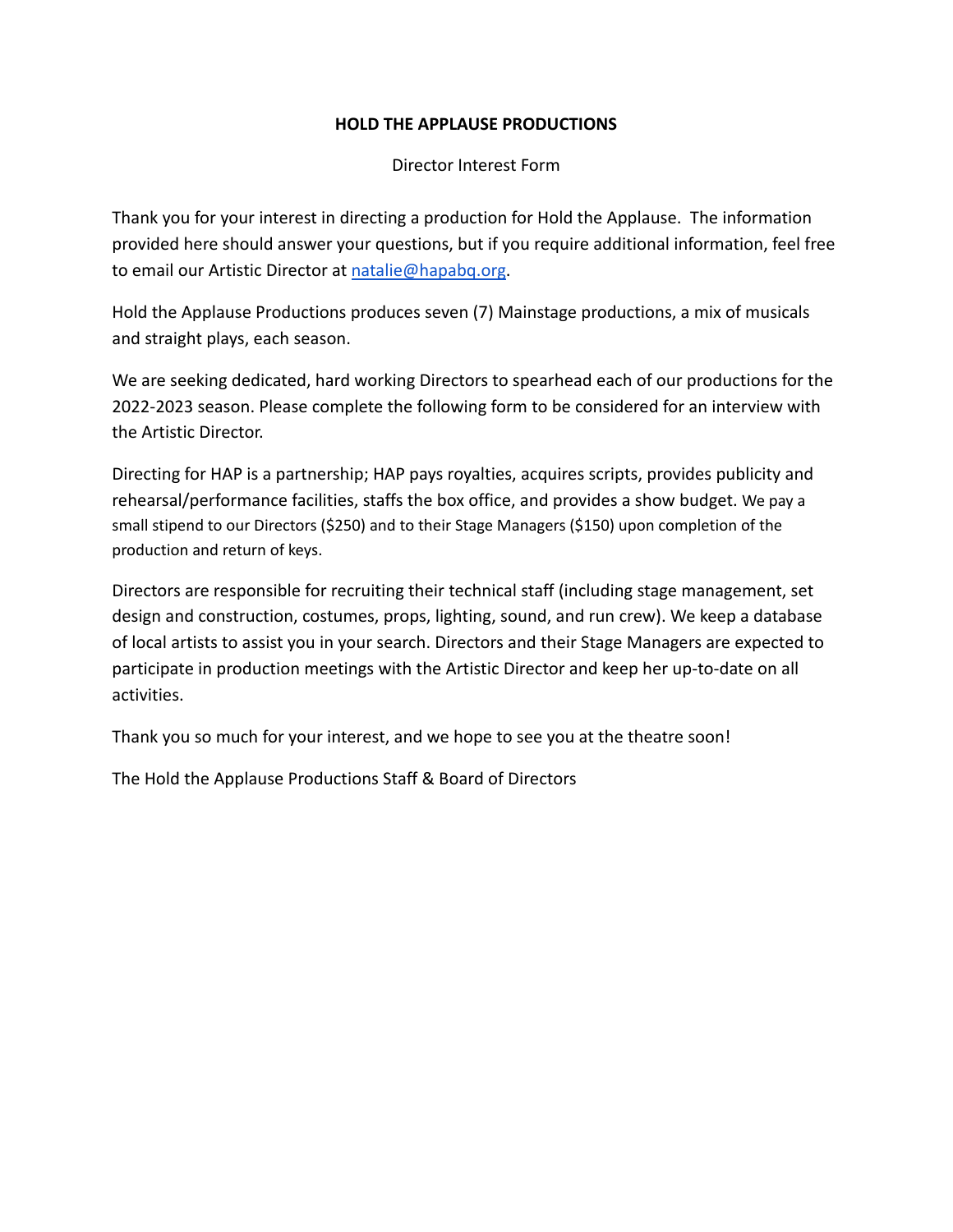### **DIRECTOR'S CONTACT INFORMATION**

| Phone: _________________________ | FIRST TIME DIRECTOR: YES | NO |
|----------------------------------|--------------------------|----|

Have you been to a Hold the Applause production before? If so, in what capacity (i.e. audience member, volunteer, actor, director, stage manager, or crew member)

#### **This is our schedule for the 2022-2023 season.**

Please circle or highlight the production(s) you are interested in directing.

**Little Shop of Horrors** (MUSICAL) Performances: July 1-3, 8-10 & 15-17

**Clue** (PLAY) Performances: Aug 19-21, 26-28 & Sept 2-4

**Disney's Mary Poppins JR** (Children's MUSICAL) Performances: Oct 21-23, 28-30, & Nov 4-6

**Peter and the Starcatcher** (PLAY with music) Performances: Dec 2-4, 9-11, & 16-18

**Romeo and Juliet** by William Shakespeare (PLAY) Performances: Feb 10-12, 17-19 & 24-26

**Legally Blonde the Musical JR** (Children's MUSICAL) Performances: April 7-9, 14-16 & 21-23

**Little Women the Musical** (MUSICAL) Performances: May 19-21, 26-28 & June 2-4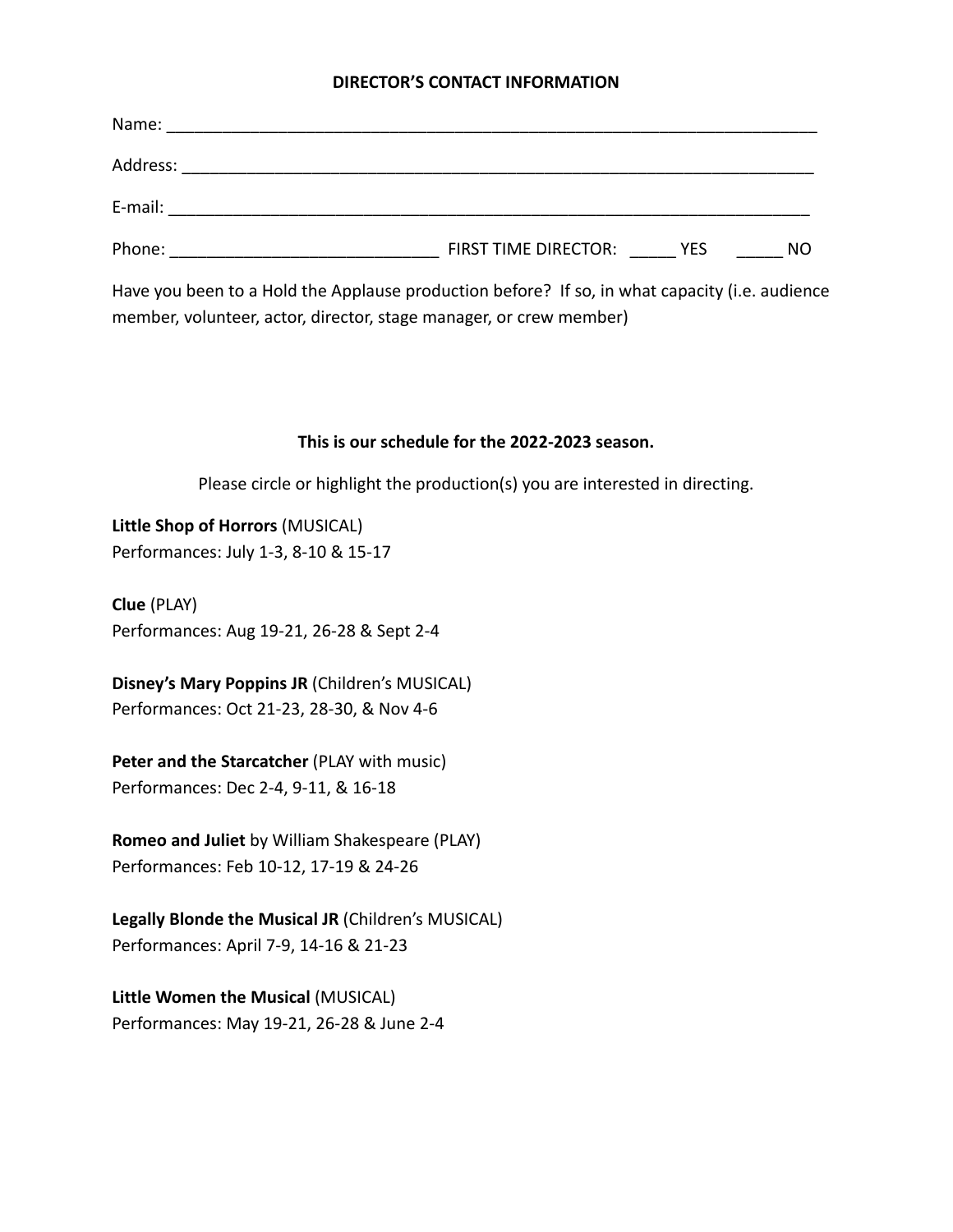## **REFERENCE INFO**

List previous directorial experience (including where and when each show was produced):

List previous theatre experience (including the show title, your role, where and when the show was produced, and your director. Please choose your most recent credits of note):

If you have not directed before, do you have an experienced assistant director, musical director, or stage manager for your show? If so, who?

## **SHOW-SPECIFIC INFO**

*Please complete this section for every show in which you have indicated interest in directing.*

What artistic vision do you have for this show? (i.e. what design elements do you have in mind? This could be: sets, costumes, hair/makeup, lighting, etc. Keep in mind that we are a black box theatre with limited onstage and backstage space!)

Why are you the best director for this specific production?